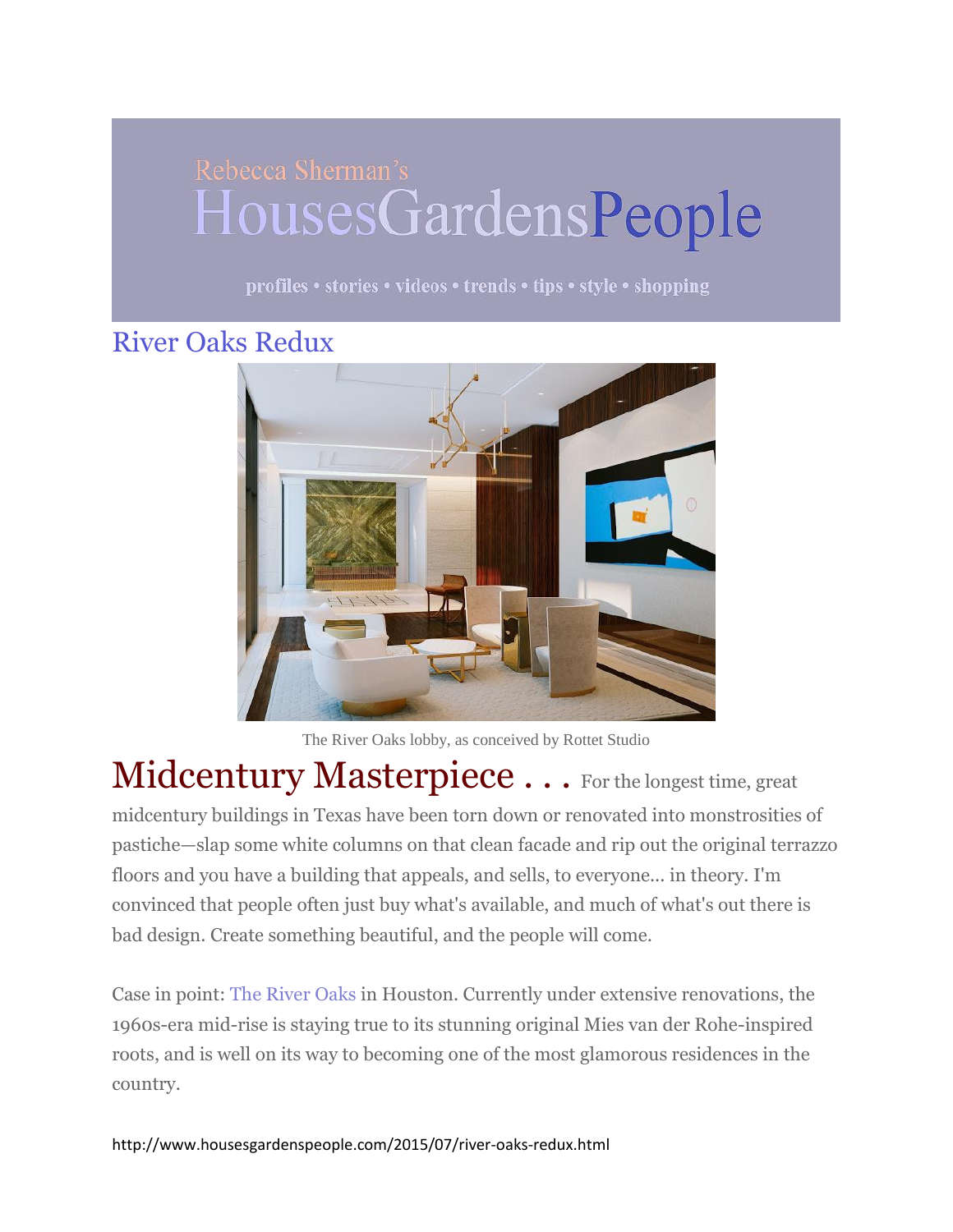The project is being led by developer **Richard Leibovitch** of New York-based [Arel](http://www.arelcapital.com/)  [Capital,](http://www.arelcapital.com/) interior architect/designer **Lauren Rottet** of Houston-based [Rottet](http://rottetstudio.com/)  [Studioa](http://rottetstudio.com/)nd **Andre Landon**, principal architect at [EDI International](http://www.edi-international.com/) in Houston. Leibovitch could have built a massive high-rise on the three-acre property overlooking the tony River Oaks neighborhood, and presumably made a lot more money. Instead, he kept much of the original footprint of the building, which will house 84 large residences, including extravagant 10,000 square foot penthouses with private pools and terraces. Something I've never seen associated with a high rise before are the six ground-level, two-story townhouses with 2,200 square feet of secluded private gardens. The building's surrounding grounds are stately and expansive, and views of the city will likely never be compromised by high rise development, since the building's neighbors include low-rise residential areas, St. John's School and St. Luke's United Methodist Church.

**Lauren Rottet** is one of the most exciting interior designers working in the country today—in fact, she made it to the top of Leibovitch's list before he even knew she was based in Houston. She's author of some of the most glamorous spaces in the country, including the Beverly Hills Hotel, the Surrey in NYC and the St. Regis in Aspen. Rottet's plans for The River Oaks include curated art and furnishings, rich woods, natural stone and expansive use of glass in the lobby and common areas. The building will have 24 hour concierge service, a dog park and dog grooming facilities, overnight guest suites, gym with separate massage and yoga facilities.

[The River Oaks](http://www.theriveroaks.com/) website is now up, and the sales office opened earlier in July. Units start at \$875,000. *3433 Westheimer, Houston, TX, 713.600.5978*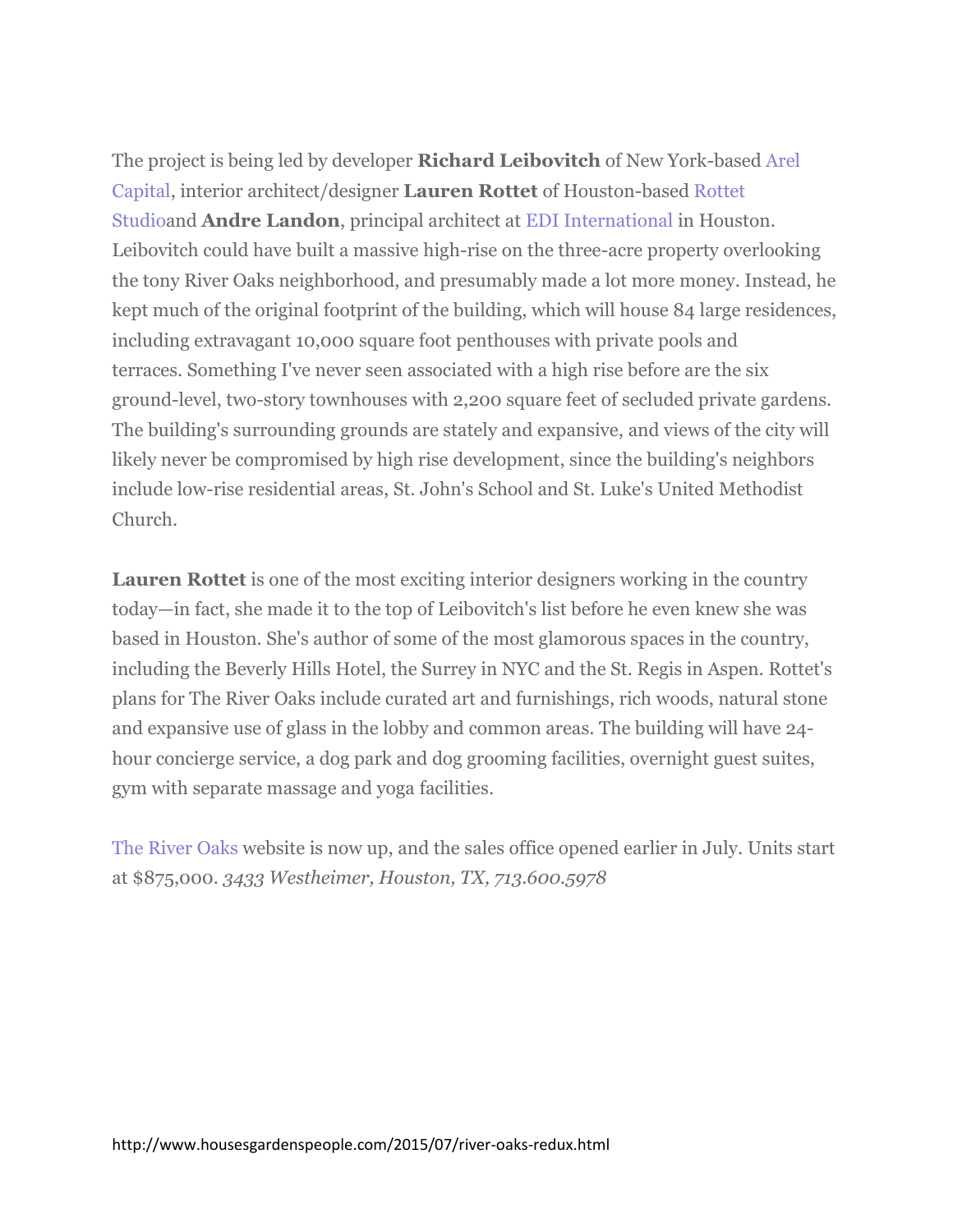

The River Oaks exterior view



The River Oaks lobby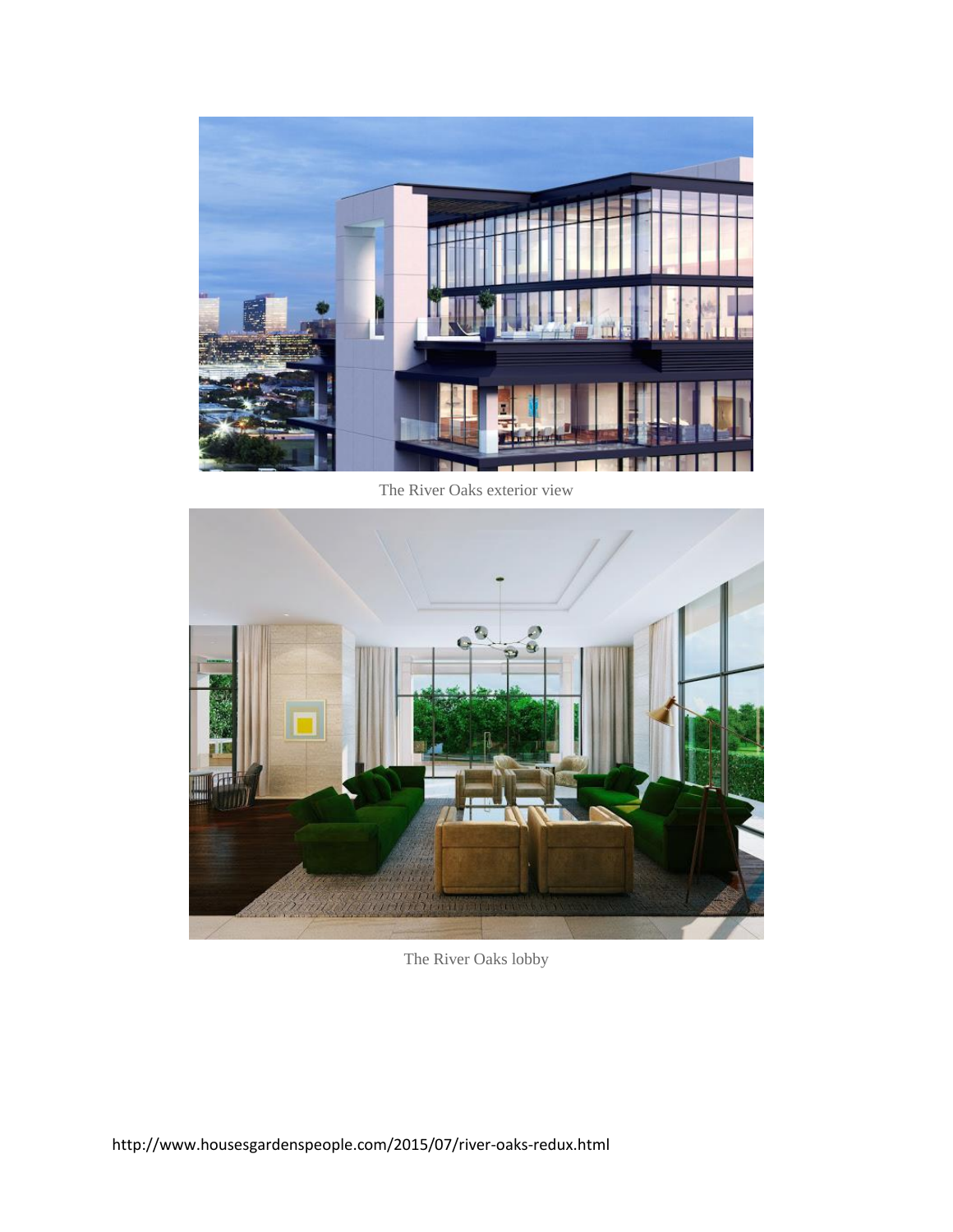

Condominium inside The River Oaks



Private penthouse pool view